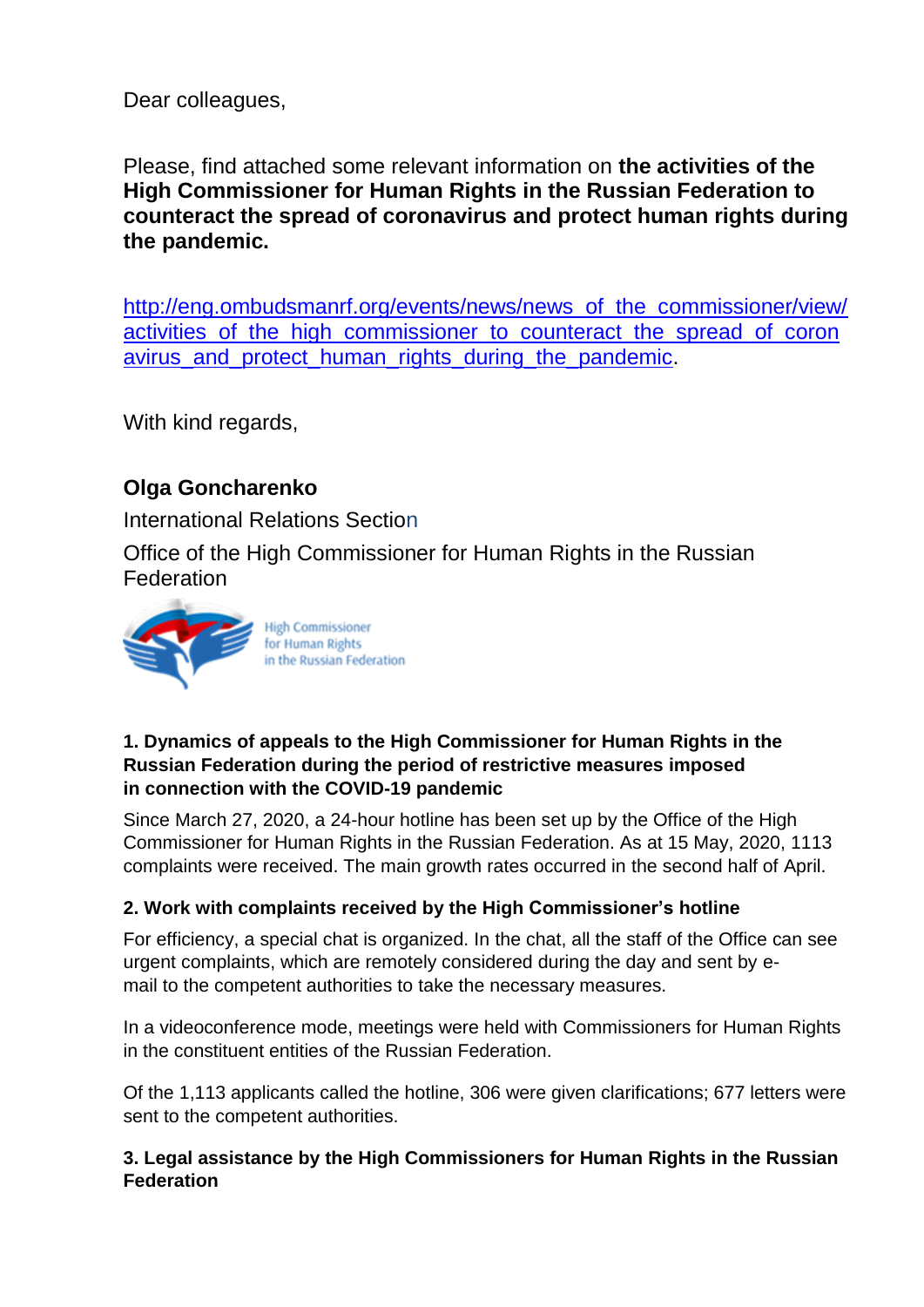What is the legal assistance of the High Commissioner? Firstly, the High Commissioner takes action to give impetus to the solution of a particular issue by:

- request direction;
- application filing;
- appeals;
- claims to other authorities.

Secondly, this is advisory assistance.

#### **4. Subject of appeals to the High Commissioner for Human Rights in the Russian Federation**

1) Lack of personal protective equipment (protective masks and antiseptic products) in pharmacies.

2) Inability to get tested for COVID-19 within walking distance, or inflated cost for this service.

3) Appeals on the refusal of ambulance workers to test citizens with signs of acute respiratory viral infection for COVID-19, delays in doctors' visiting to homes during the pandemic progression.

4) Appeals from medical workers on the non-guaranteed salary increases in the form of salary supplements due to the participation in the fight against coronavirus.

5) Housing relations (rental payment, the legality of the landlord's demand to vacate housing, etc.).

6) Violation of labor rights:

- loss of earnings due to the suspension of employer's activity;
- non-payment of wages;
- forcing to dismissal;
- requirement to give up non-working days and perform employment duties at workplaces under the threat of dismissal.

7) Claims to the employment services, complaints about difficulties in obtaining unemployment status:

- requesting certificates that cannot be obtained from the employer due to restrictions;
- lack of technical facilities to register online;
- inability to obtain the unemployment status for persons with the status of an individual entrepreneur despite the suspension of their activity;
- small amount of payments received that does not correspond to those announced by the authorities;
- inability to register due to the lack of a permanent registration.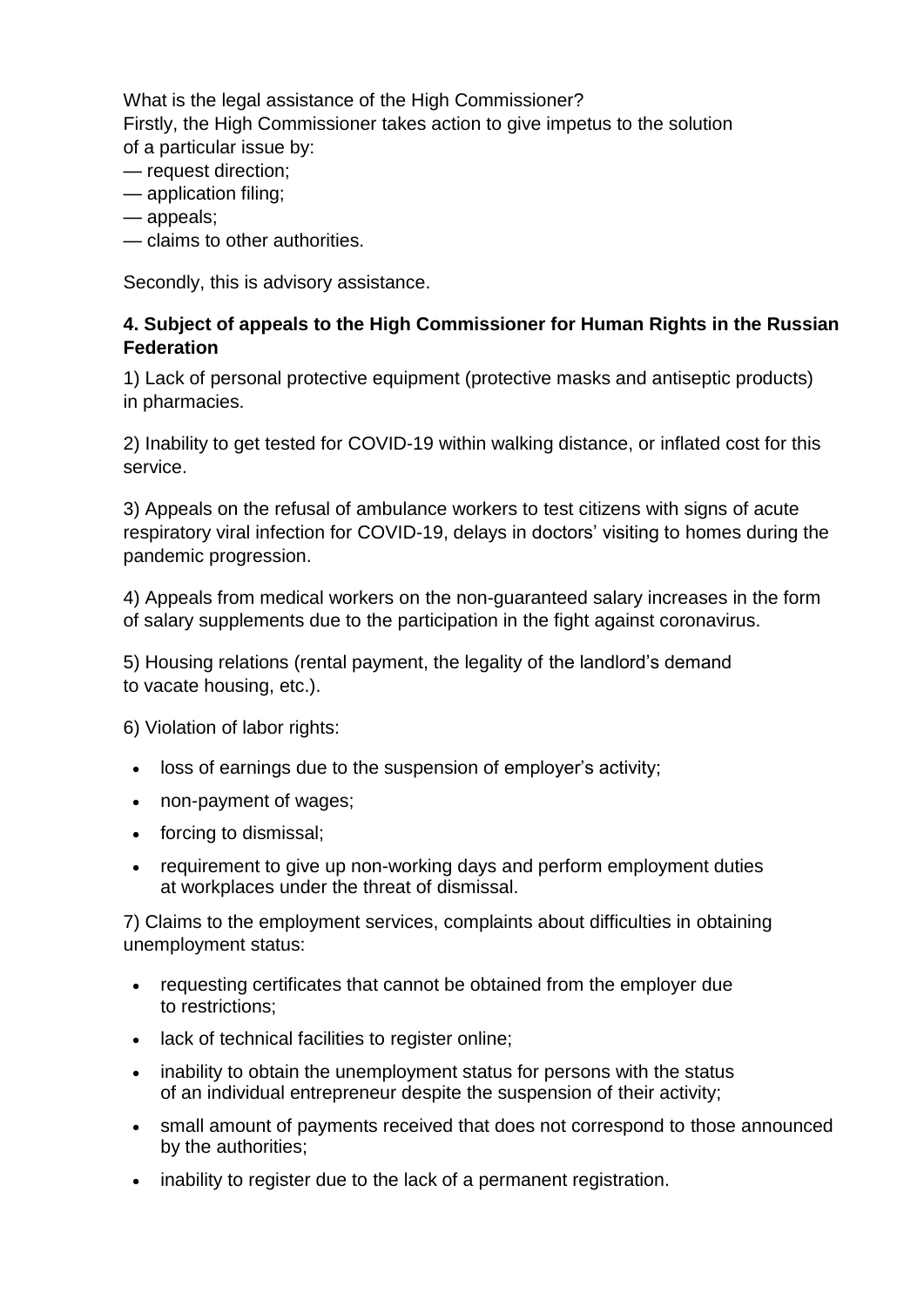8) Entrepreneurs' appeals:

- appeals from persons who are forced to stop working as individual entrepreneurs;
- appeals on difficulties of paying rent for premises while the activity is terminated;
- appeals on complexity of doing business due to the implementation of a permit system.

#### 9) Right to child benefit

Citizens received clarification, requests were sent to the competent authorities. None of the citizens were left without benefits and other measures of social support from the state.

10) Return of Russian citizens from abroad

- return of Russian citizens from Thailand, Tanzania, the United Arab Emirates, South Africa, India, and the USA;
- return (detention) of Russian seafarers (11 crew members of fishing trawler "Danko" were quarantined due to coronavirus in the port of Alang, India; 14 Russian sailors were detained in the Hellenic Republic).

11) Departure of foreign and Russian citizens from the territory of Russia

foreign states do not want to admit their fellow citizens

*(thus, Azerbaijani citizens cannot return to their homeland, because Russia was ready to open the border, but the Azerbaijani border was not opened. On April 17, the High Commissioner addressed Commissioner for Human Rights (Ombudsman) of the Republic of Azerbaijan Sabina Aliyeva with a request to assist in opening the border at the Yarag-Kazmalyar automobile checkpoint to pass the citizens);*

- citizens of other states wishing to leave the territory of Russia spend several days and weeks at automobile checkpoints; States of nationality are ready to receive their citizens, but the Russian side does not let them through;
- citizens of the Russian Federation who also have other citizenship or a residence permit or other valid document confirming the right to reside permanently in a foreign state wish for some reason to leave the territory of the Russian Federation, but the Russian side does not let them through;

*(in response to the appeal from the Commissioner for Human Rights in the Altai Territory the request was sent to the Federal operational headquarters for the fight against coronavirus to consider the issue of restricting the right of a Russian citizen to leave to the Republic of Kazakhstan, in which he has a residence permit. The issue was resolved positively, in particular, the Government adopted the appropriate decision);*

 foreign citizens in temporary detention centers during the period prior to the enforcement of decisions on administrative expulsion, deportation, readmission (even if the Federal Bailiff Service officers have court decisions which have entered into force, they are not able to execute them, therefore migrants are held in temporary detention centers without understanding the terms of the enforcement of court decisions and return to their homeland).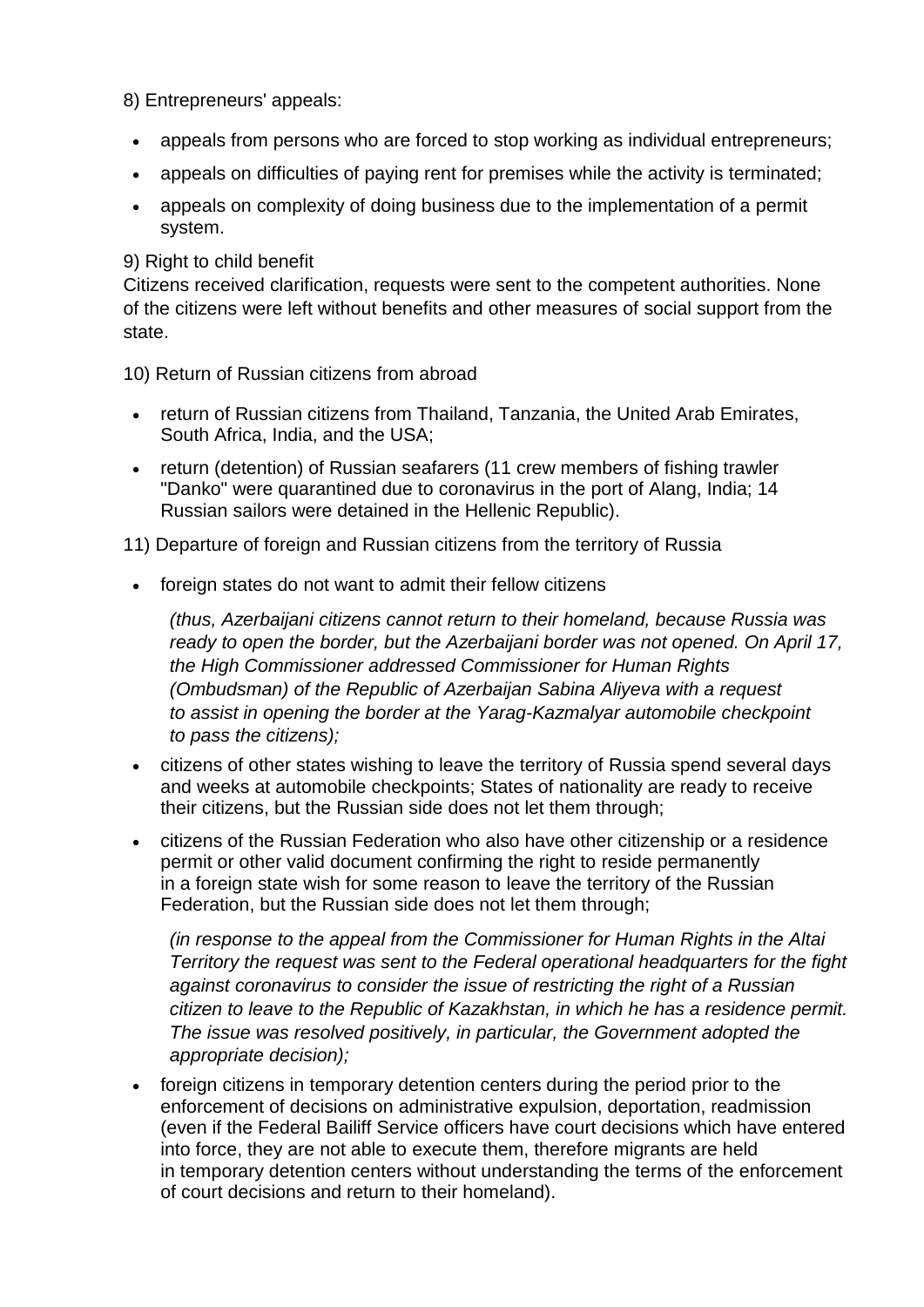12) Appeals from relatives of citizens held in places of detention (on protection against the spread of coronavirus infection in the penitentiary system, admission of lawyers and members of public oversight commissions to pre-trial detention centers, medical assistance, etc.).

13) Restrictions on freedom of movement, the establishment of a permit system for road transport and the suspension of enterprises and organizations (on the facts of administrative responsibility for violation of restrictive measures).

## **5. Examples of restoring and protecting the rights of people during the pandemic**

## **Labour rights**

In defense of the labour rights of more than 500 employees of JSC «Plyterra» from the Republic of Mordovia, the High Commissioner applied to the Chairman of the Government of the Russian Federation, as well as to the First Deputy Prosecutor General of the Russian Federation with a request to verify the received information and undertake prosecutorial response measures as necessary.

After prosecutorial investigation the factory suspended the work sending its stuff home with full salary.

## *(Constitution of Russia: the right to labour conditions meeting the safety and hygienic requirements (Art. 37, P.3), the right to rest (Art. 37, P.5))*

5 thousand shift workers of the Chayanginskoye Oil and Gas Field were not allowed to go home dealing with unsanitary conditions and the lack of protective equipment. In defense of their rights, the High Commissioner applied to the Yakut Commissioner for Human Rights. She clarified the situation and appealed to the competent authorities of the Republic of Sakha (Yakutia). An appeal was also sent to Plenipotentiary Representative of the President of Russia in the Far Eastern Federal District Yury Trutnev.

In May, a large-scale transportation of the shift workers to observation buildings of the Republic of Bashkiria began. More than 2,400 people were transported.

### **The right to protection against unemployment** *(Constitution of Russia Art. 37, P.3)*

Based on the analysis of complaints about the work of employment services, an appeal was sent to Minister of Labour and Social Protection of the Russian Federation Anton Kotyakov with a request to consider adopting additional measures to ensure the availability of federal social support for citizens who have lost their jobs and to improve the procedure of work provision by employment services.

## **Foreign citizens — migrant workers**

## *(Constitution of Russia: the right to free travel, choice of place of stay or residence (Art. 27, P.1))*

Due to restrictive measures, a conflict of interests arose — on the one hand, they could not move freely, and on the other hand, they had to come to the competent body to be registered or extend their residence permit.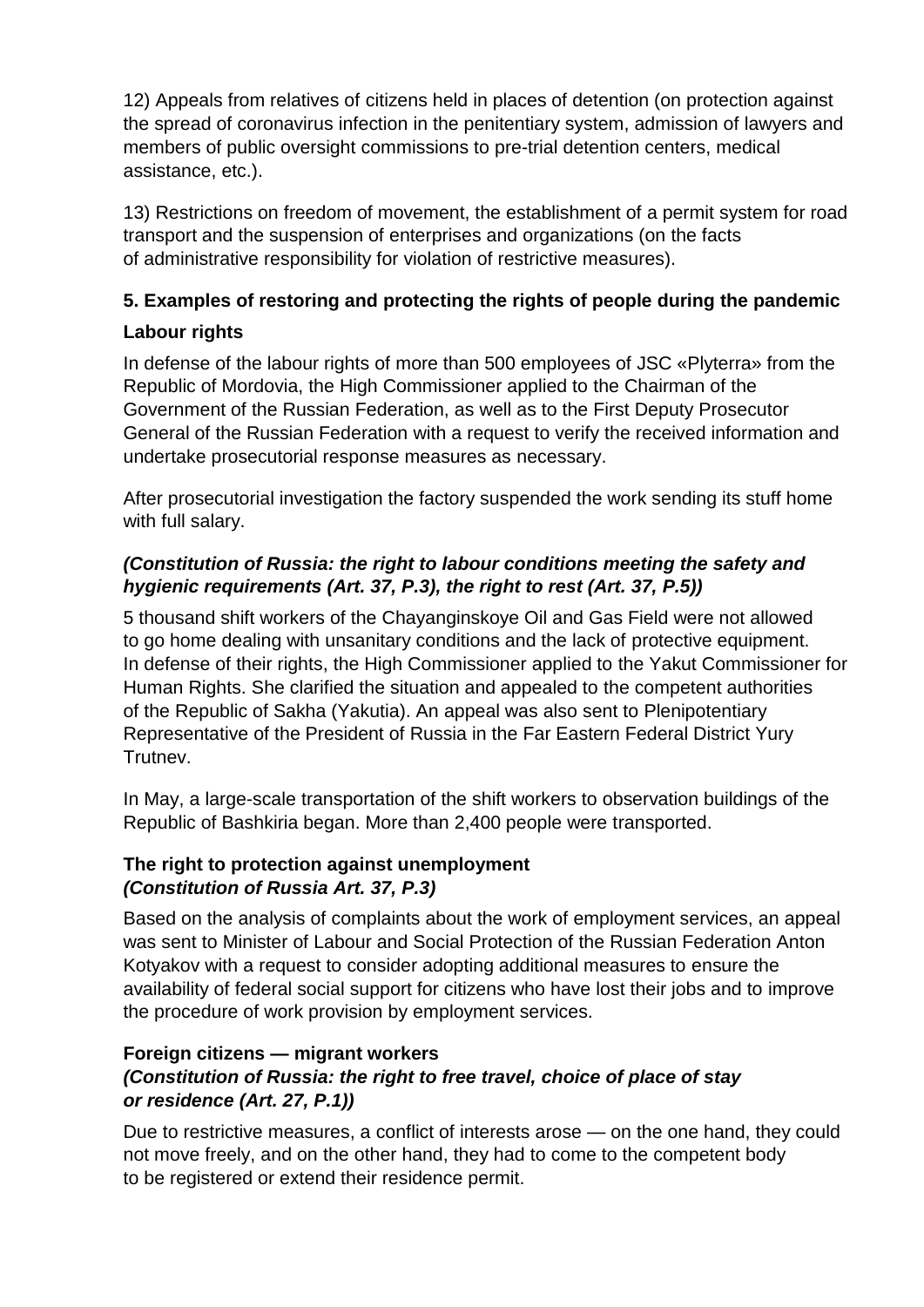Appeals were sent to the Ministry of Internal Affairs with a request to grant foreign citizens the right to apply for an extension of their residence permit after the restrictive measures are lifted, to refrain from applying state coercion measures against these foreign citizens for overstays.

Presidential Decree of April 18, 2020 No. 274 resolved the problem. Previous visas, residence permits, work permits, patents and other documents will be extended. Such citizens cannot be expelled from the Russian Federation, deported or transferred to a foreign state, deprived of refugee status or temporary asylum.

#### **Measures taken to help Russian citizens return from abroad** *(Constitution of Russia: the right to freely return to the Russian Federation (Art. 27, P.2))*

By joint efforts of the High Commissioner for Human Rights in the Russian Federation, the Commissioner for Human Rights in the Moscow Region and the Ministry of Foreign Affairs of the Russian Federation the rights of several thousand of Russian citizens stranded in the United Arab Emirates were protected. As a result of permission that provided five special aircrafts to the Emirates, thousands of compatriots were repatriated.

To protect the compatriots' rights (about two thousand citizens) stranded at the Bangkok airport, the High Commissioner asked Minister of Foreign Affairs of the Russian Federation Sergey Lavrov, Head of the Federal Service for the Oversight of Consumer Protection and Welfare Anna Popova to take all possible measures to help citizens and return them to their homeland as soon as possible. There were many women and children. In order to return, they were offered to purchase expensive tickets, but citizens did not have enough money.

On April 7, 800 Russian tourists were taken out of Bangkok; Russian airlines «Aeroflot» carried out two flights to Moscow and St. Petersburg and another one to Novosibirsk. The situation is under control.

### **Measures taken to help Russian and foreign citizens leave the territory of the Russian Federation**

#### *(Constitution of Russia: the right to free travel, choice of place of stay or residence (Art. 27, P.1))*

**Family reunification (assistance to foreign citizens / interaction with ombudsmen participating in the Eurasian Ombudsman Alliance).** Upon the request from Human Rights Defender of the Republic of Armenia Arman Tatoyan to assist in the reunification of the Armenian family (parents were in Armenia while their two minor children aged 16 and 9 years were left alone in Ufa), joint work has been conducted by the Office of the Human Rights Defender of Armenia, the Embassy and Consulate of Russia in Armenia, the Embassy of Armenia in Russia, the Commissioner for Human Rights in the Republic of Bashkortostan, and the coordination headquarters of the Ministry of Foreign Affairs of the Russian Federation for more than a week. As a result, on April 6, on a Moscow-Yerevan flight, children safely arrived in Yerevan and met with their parents.

#### **Family reunification (assistance to Russian citizens / interaction with regional Commissioners / restoration of the rights of an indefinite range**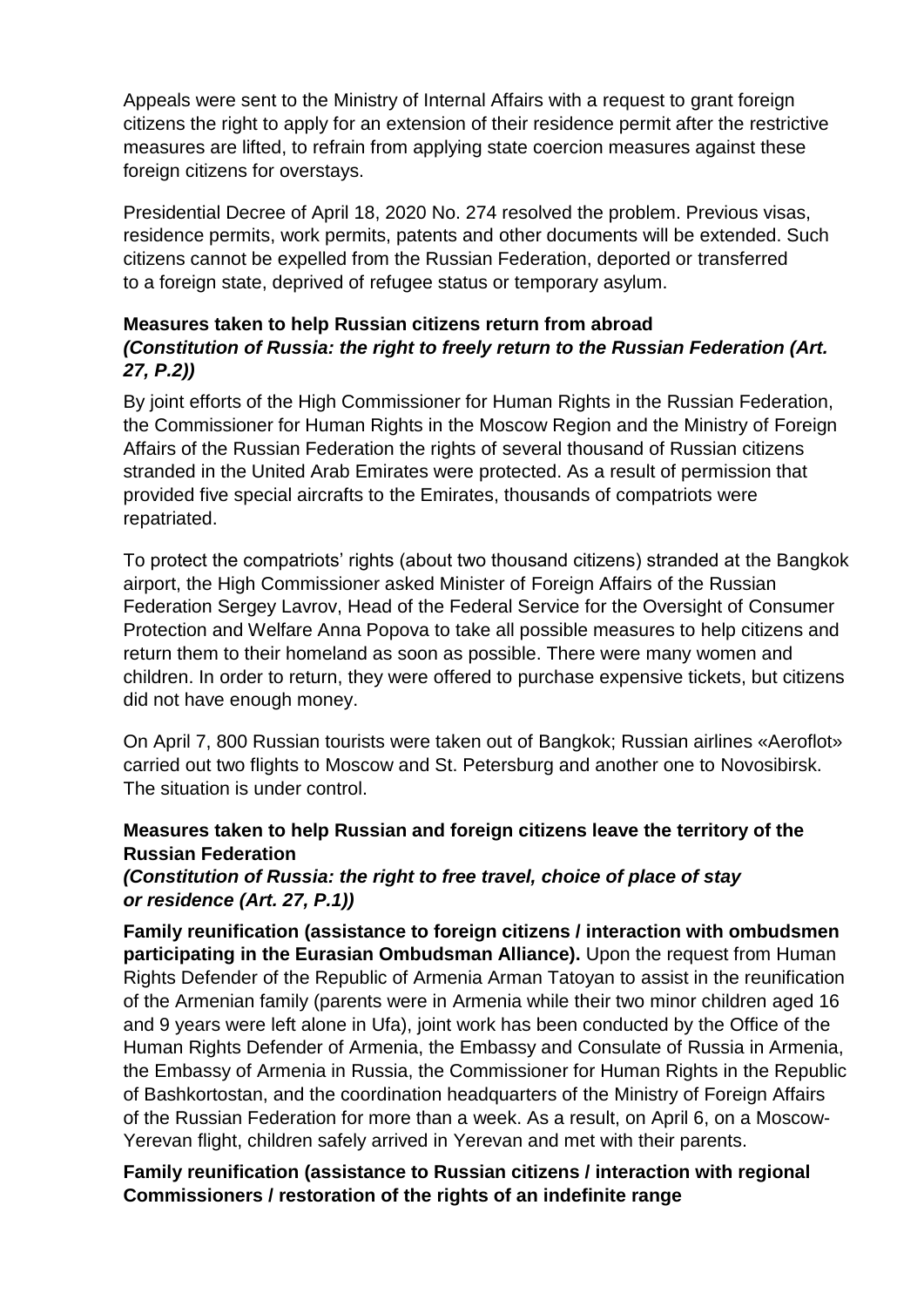**of persons).** Commissioner for Human Rights in the Altai Territory Boris Larin sent an appeal in defense of the rights of a Russian citizen permanently residing in the Republic of Kazakhstan. Upon his request, an appeal was sent to the Crisis Center established to prevent the importation and spread of the new coronavirus infection in the territory of the Russian Federation on considering the restriction of his right to leave.

The issue was resolved positively: on April 29, citizen of the Russian Federation B. returned to his family in the Republic of Kazakhstan. In addition, the High Commissioner's request facilitated the adoption of Governmental Order No. 1170 р of April 29, 2020, granting Russian citizens permanently residing in a foreign state the right to a single trip to their permanent place of residence.

#### **Money refunded**

### *(Constitution of Russia: the right of private property shall be protected by law (Art. 35, P.1))*

On April 14, 2020, Yakut Commissioner for Human Rights appealed to the High Commissioner by videoconferencing in defense of the citizens who were refused to reimburse the airfare. Upon the request, appeals were sent to First Deputy Minister of Transport of the Russian Federation Alexander Neradko and Chief State Sanitary Doctor of the Russian Federation Anna Popova. The issue has been resolved positively.

#### **Protection of the rights of citizens in detention facilities** *(Constitution of Russia: all people shall be equal before the law and court (Art. 19, P.1))*

On April 17, due to the complaints received, High Commissioner for Human Rights in the Russian Federation Tatiana Moskalkova visited Pretrial Detention Center No. 2 (SIZO-2) of Moscow Department of the Federal Penitentiary Service of Russia (Butyrsky Pretrial Detention Center).

Based on the results of the visit and in connection with the information provided by the Commissioner for Human Rights in the Republic of Ingushetia about the lack of personal protective equipment, antiviral drugs, masks and protective suits in the SIZO-1 of the Federal Penitentiary Service of Russia in the Republic of Ingushetia, an appeal was sent to the director of the Federal Penitentiary Service of Russia with a request to strengthen monitoring the compliance with the measures to counteract the spread of the disease in the system under its jurisdiction.

The High Commissioner also requested Minister of Internal Affairs of the Russian Federation Vladimir Kolokoltsev to consider using alternatives to detention with respect to citizens who have committed minor offenses.

In connection with the appeal of the Commissioner for Human Rights in the Sverdlovsk Region on the issue of increasing the limit of money convicts can spend to purchase various foodstuffs and antiseptic drugs in a correctional facility store during this difficult period, a letter was sent to Director of the Federal Penitentiary Service of Russia Alexander Kalashnikov with a request to consider making the necessary changes to the law.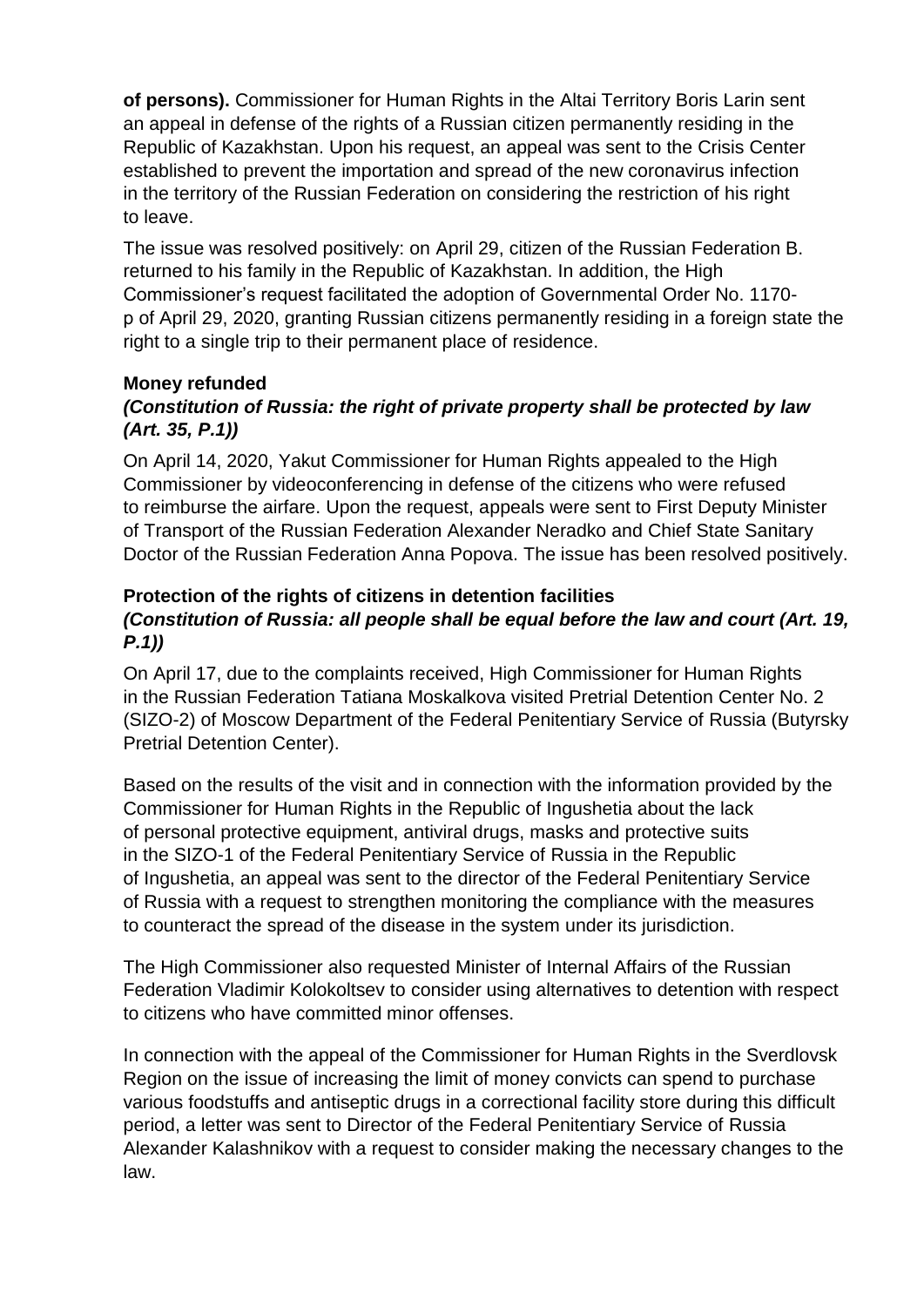#### **6. Interaction with the Commissioners for Human Rights in the constituent entities of the Russian Federation during a pandemic**

#### **6.1. Appeals by the regional Commissioners on the issue of returning compatriots**

Requests for assistance in returning Russian citizens to their homeland were received from the Commissioners for Human Rights in Moscow and Sevastopol, in the Yaroslavl, Vologda, Tula, Chelyabinsk, Samara, Arkhangelsk, Sverdlovsk, Vladimir, Bryansk, Moscow Regions, Krasnodar Territory, the Komi Republic and the Republic of Bashkortostan.

In each case, requests were sent to the operational headquarters, the applicants were notified.

Thus, Commissioner for Human Rights in the Moscow Region Ekaterina Semenova appealed to the defense of Russian citizens in the United Arab Emirates. 4 people filled out forms for emergency evacuation, sent them to the Russian Embassy in the UAE, but for some reason they did not get on the lists of citizens who flew to Russia on March 25. As a result of the measures taken by the Ministry of Foreign Affairs of the Russian Federation, permission was obtained for 5 aircrafts to fly to the Emirates and on the morning of March 27 several thousand Russian citizens returned home.

## **6.2. Appeals on the protection of the rights of persons in places of detention**

The Commissioner for Human Rights in the Sverdlovsk Region appealed on the issue of increasing the limit on spending money by convicts to purchase foodstuff and antiseptic products in a correctional facility store (the High Commissioner for Human Rights in the Russian Federation sent a letter to director of the Federal Penitentiary Service of Russia Alexander Kalashnikov with request to consider the possibility of introducing the necessary amendments to the law).

The Commissioner for Human Rights in the Republic of Ingushetia appealed on the lack of personal protective equipment, antiviral drugs, masks and protective suits in the pretrial detention center No. 1 of the Federal Penitentiary Service of Russia for the Republic of Ingushetia (the High Commissioner for Human Rights in the Russian Federation addressed director of the Federal Penitentiary Service of Russia Alexander Kalashnikov with request to strengthen monitoring of compliance with measures to counteract the spread of the disease in the system under his jurisdiction).

## **6.3. Appeals by the federal Commissioner to regional Commissioners**

The High Commissioner for Human Rights in the Russian Federation addressed the Commissioner for Human Rights in the Republic of Bashkortostan on the reunification of a family separated during a pandemic (parents were in Armenia while their two minor children aged 16 and 9 years were left alone in Ufa). Rim Kayumov visited children, checked their condition, and also delivered them needed food. He also participated in developing a roadmap for transporting children along the route Ufa-Moscow-Yerevan. Children flew from Ufa to Moscow accompanied by the Commissioner for Human Rights in the Republic of Bashkortostan.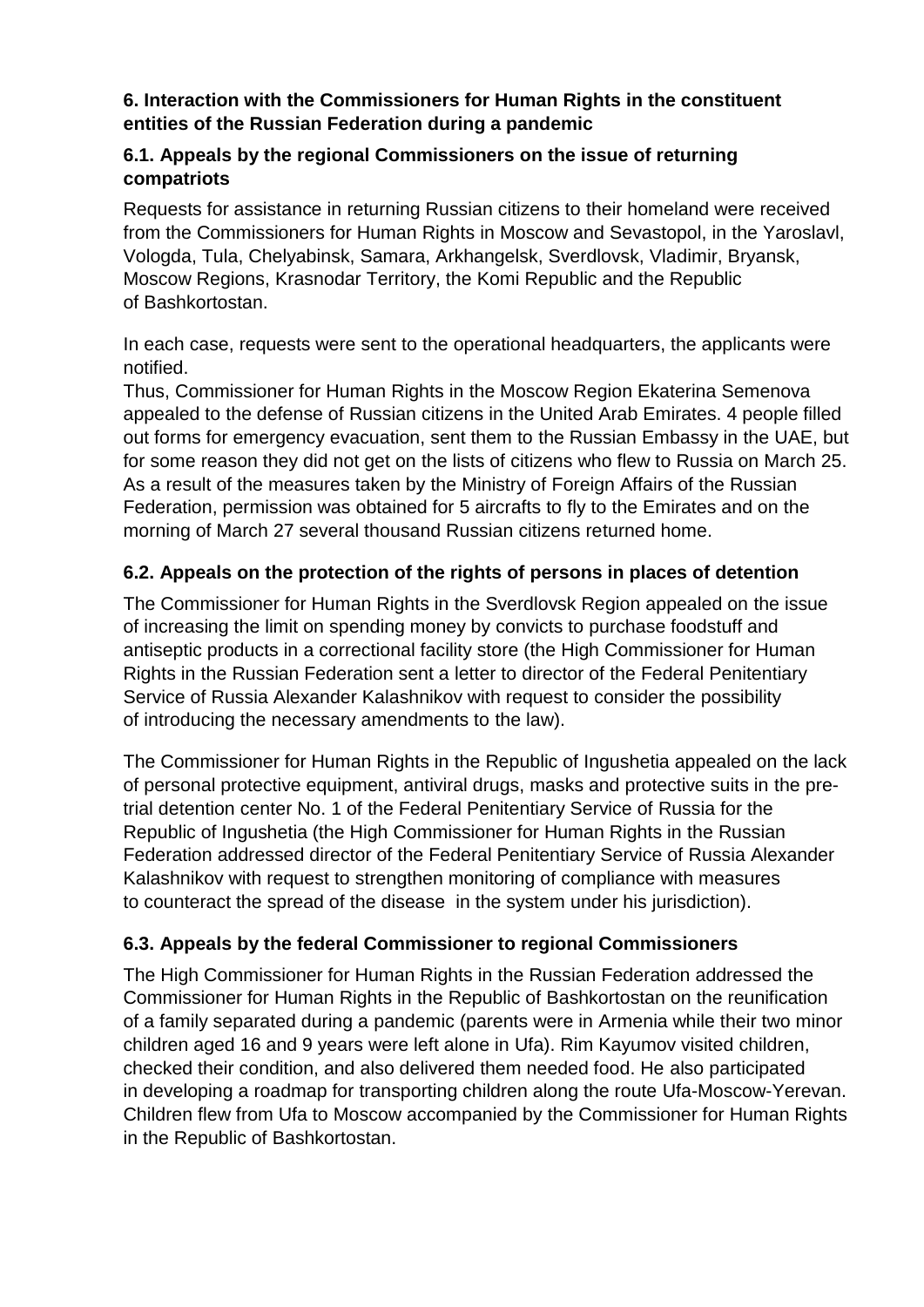Monitoring of citizens' appeals to the Commissioners for Human Rights on the implementation of measures to combat coronavirus infection has been organized.

Based on the analysis of the results of the activity of the Institute of Commissioners for Human Rights for March 30-April 10, 2020, the address was prepared to Chairman of the Government of the Russian Federation Mikhail Mishustin on the results of monitoring citizens' appeals to the Commissioners for Human Rights on issues related to the implementation of measures to combat coronavirus infection, including the issue of increasing the production of personal protective equipment and disinfectants.

## **7. Videoconferencing events during the pandemic**

## **7.1. Involving regional human rights ombudsmen**

On April 29, a meeting of the Council of Commissioners for Human Rights under the chairmanship of High Commissioner for Human Rights in the Russian Federation Tatiana Moskalkova was held online.

On April 6, High Commissioner for Human Rights in the Russian Federation held a videoconference conversation with Commissioner for Human Rights in the Primorye Territory.

On April 13, High Commissioner for Human Rights in the Russian Federation held videoconferencing meetings with Commissioners for Human Rights in the city of Sevastopol, the Nizhny Novgorod Region and the Tomsk Region.

On April 14, High Commissioner for Human Rights in the Russian Federation Tatiana Moskalkova held a videoconference conversation with Commissioner for Human Rights in the Republic of Sakha (Yakutia) Sardana Guryeva.

On April 17, High Commissioner for Human Rights in the Russian Federation Tatiana Moskalkova held a video conference call with candidate for the position of the Commissioner for Human Rights in the Ulyanovsk Region Sergey Lyulkov.

On May 6, a videoconference conversation was held Commissioner for Human Rights in the Republic of Bashkortostan Rim Kayumov, who elaborated the transportation of shift workers to the region. In May, a large-scale transportation of the Chayanginskoye Oil and Gas Field (the Republic of Sakha (Yakutia)) shift workers to observation buildings of the Republic of Bashkiria began.

## **7.2. Involving foreign ombudsmen**

On March 31, High Commissioner for Human Rights in the Russian Federation Tatiana Moskalkova held a meeting with Human Rights Defender of the Republic of Armenia Arman Tatoyan.

On April 10, High Commissioner for Human Rights in the Russian Federation Tatiana Moskalkova discussed with Protector of Citizens (Ombudsman) of the Republic of Serbia Zoran Pašalić current human rights issues via videoconference.